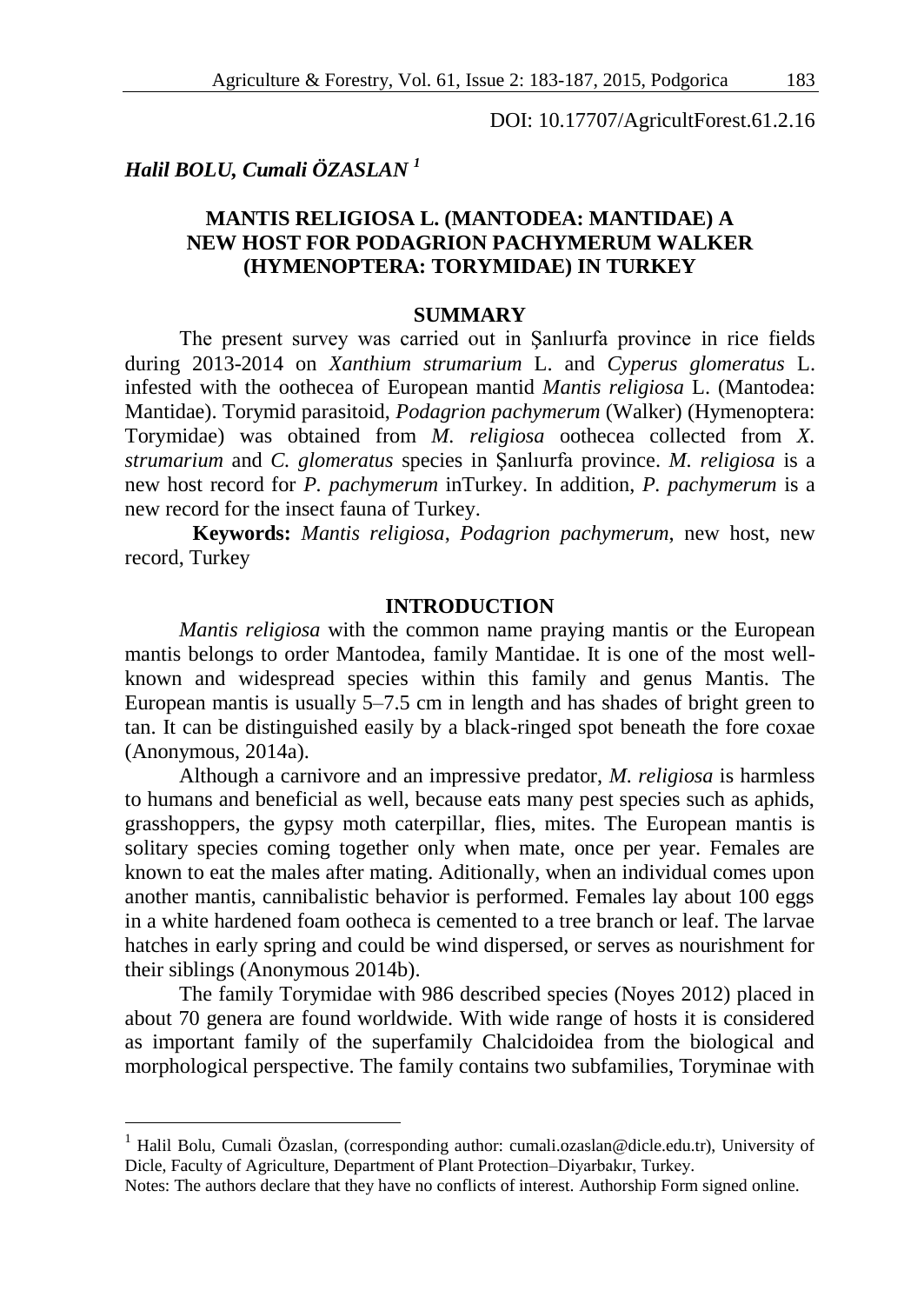55 genera and Megastigminae with 12. Members of this family are both entomophagous and phytophagous (Grissell 1995).

The Torymidae [wasps](http://en.wikipedia.org/wiki/Wasps) are recognized by attractive metallic coloured species with enlarged hind legs and generally long ovipositors. They are also recognized as one of the few groups of Chalcidoidea in which the cerci are visible (Anonymous 2014c). Many species are [parasitoids](http://en.wikipedia.org/wiki/Parasitoid) on [gall-](http://en.wikipedia.org/wiki/Gall)forming insects and some are [phytophagous](http://en.wikipedia.org/wiki/Phytophagy) sometimes usurping the galls formed by other insects.

The aim of this study was to determine the natural enemies of an impressive predator *Mantis religiosa* in Şanlıurfa.

## **MATERIAL AND METHODS**

The ootheceas of *M. religiosa* were collected from weeds (*Xanthium strumarium* L. and *Cyperus glomeratus* L.) in rice field in the provinces of Şanlıurfa (Siverek-Karacadağ) during October and November 2013, and were brought to the laboratory for rearing. During the course of the study, a total of 2 ootheceas were collected.

The oothecea were reared in boxes containing *X. strumarium* and *C. glomeratus* branches from the same rice field. Distilled water was provided. The oothecea were reared at a temperature of  $26\pm1^{\circ}$ C, relative humidity of  $65\pm5$ %, and illumination of 3500 lux for 16 hours per day. The boxes were checked daily. The last mantis nymph and torymid wasp emerged.

Material examined: Şanlıurfa (Siverek-Karacadağ) (37°42'N, 40°11'E at altitude of about 1084 m.). Total:  $31\degree 9$ ,  $6\degree 7$  from oothecea of European mantid *Mantis religiosa.*

### **RESULTS AND DISCUSSION**

As a result of this survey, a parasitoid *P. pachymerum* (Fig. 1) was recorded from oothecea of *M. religiosa* (Fig. 2).



Figure 1. *Podagrion pachymerum* male (a) and female (b)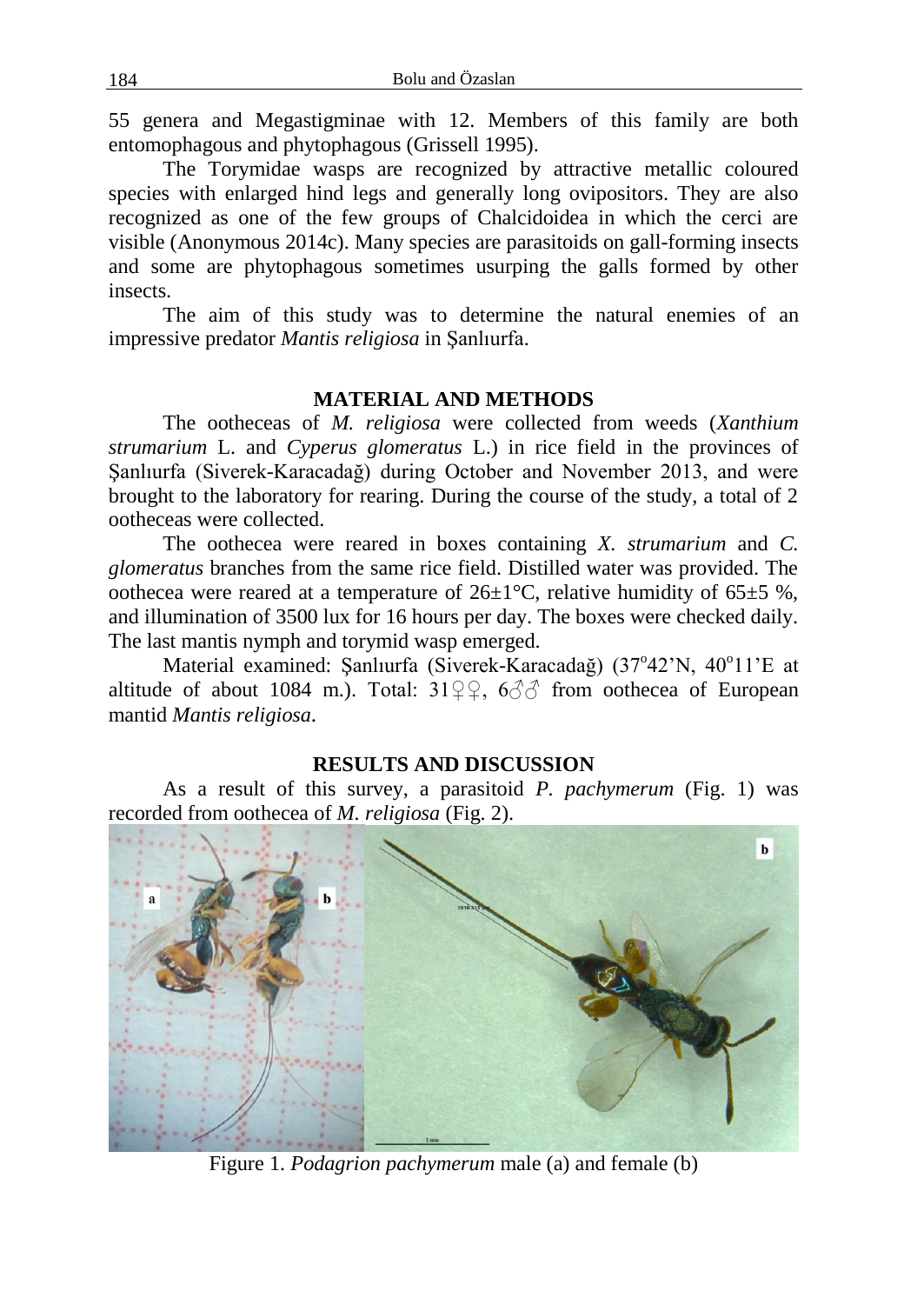

Figure 2. *Mantis religiosa* the oothecea on *Xanthium strumarium*

*Distribution*: Recorded in Austria (Giraud 1863, Westwood 1847), Bulgaria (Delvare 2005), Caucasus (Grissell 1995, Nikol'skaya and Zerova 1978), Croatia (Bouček 1977, Delvare 2005), Czechoslovakia (Bouček 1977), Czech Republic (Delvare 2005, Kaina 1989), Germany (Detzel and Ehrmann 1998), Algeria, Spain (Delvare 2005), Europe (Nikol'skaya and Zerova 1978), France (Delvare 2005, Grissell 1995, Herting 1971; Thorette 1992, Walker 1833), Hungary (Delvare 2005, Erdös 1946), India (Farooqi 1986, Grissell 1995, Popescu 2009), Iran (Fallahzadeh et al. 2009), Italy (Delvare 2005) Moldova ((Nikol'skaya and Zerova 1978), Palearctic (Popescu 2001), Poland (Delvare 2005, Wisniowski 1992), Romania (Fusu 2008, Popescu 2001-2009), Slovakia (Delvare 2005, Kaina 1989), Syria and Ukraine (Delvare 2005).

*Distribution in Turkey:* New record to Turkey.

*Host plants: Xanthium strumarium* L. and *Cyperus glomeratus* L.

*Recorded hosts: Empusa egena* (Charpentier 1841) (Mantodea: Empusidae) (Herting 1971); *Iris oratoria* (Mantodea: Tarachodidae) (Delvare 2005, Thorette 1992); *Mantis religiosa* (Mantodea: Mantidae) (Delvare 2005, Farooqi 1986, Fusu 2008, Popescu 2001-2009, Popescu, et al. 2002, Thompson 1958).

*New record host:* In the present study *Mantis religiosa* was recorded as a new host of *Podagrion pachymerum* for Turkey.

### **CONCLUSION**

The family Torymidae is an important group because of its role as agricultural pests or biocontrol agent pests in many ecosystems. *Mantis religiosa*  is a new host record for *Podagra pachymerium* in Turkey which was first determined in this study. In addition, *P. pachymerum* is a new record for the insect fauna of Turkey.

### **ACKNOWLEDGEMENTS**

The author is thankful to the following taxonomy expert for the identification of *Podagrion pachymerum* to Prof. Dr. Mikdat DOĞANLAR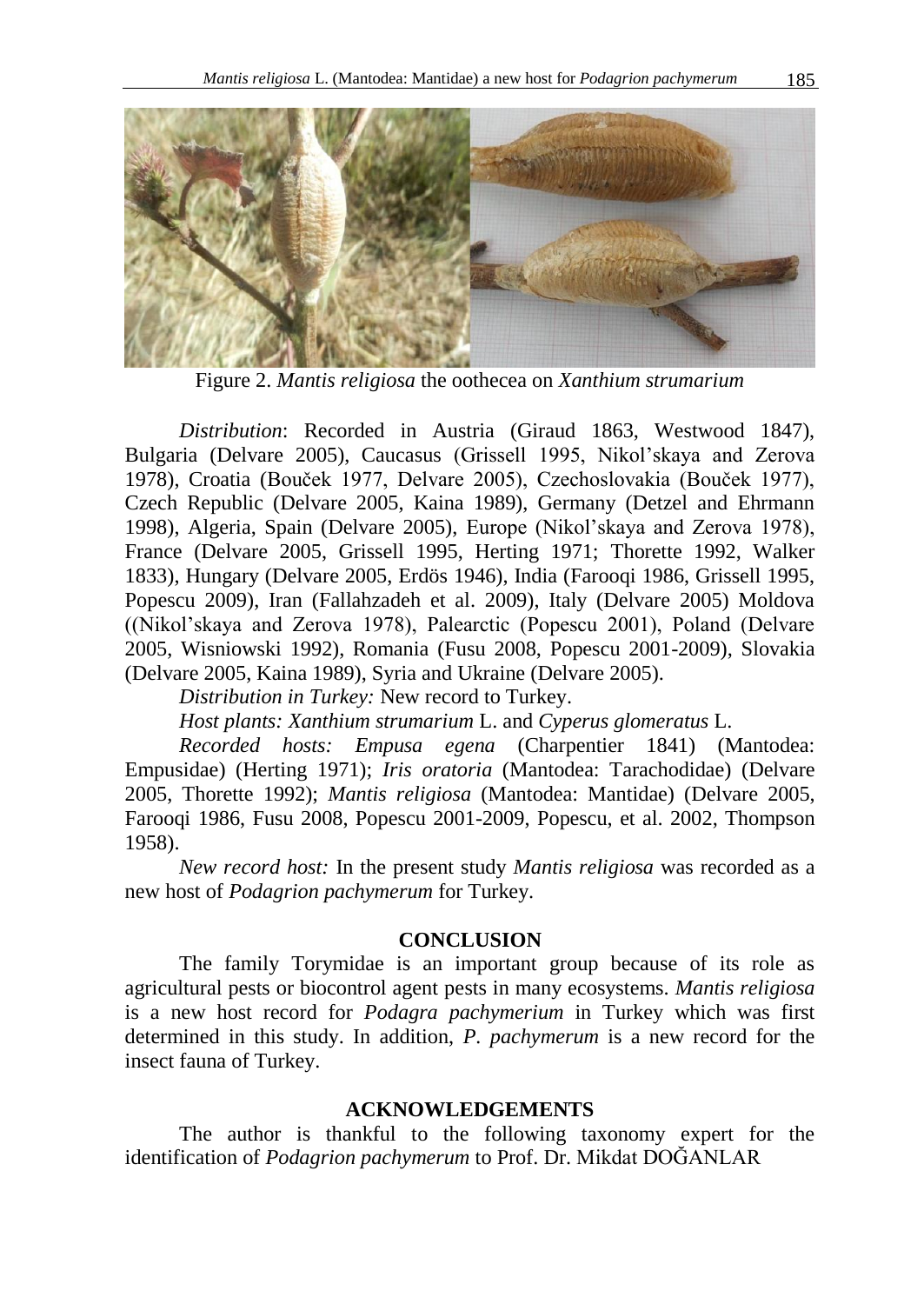### **REFERENCES**

- Anonymous, (2014a): http://en.wikipedia.org/wiki/European mantis (Last update, 09.12.2014).
- Anonymous, (2014b): http://eol.org/pages/487055/overview (Last update, 09.12.2014).
- Anonymous, (2014c): http://en.wikipedia.org/wiki/European\_mantis (Last update, 09.12.2014)
- Bouček, Z. (1977): A faunistic review of the Yugoslavian Chalcidoidea (Parasitic Hymenoptera). Acta Entomologica Jugoslavica 13(Supplement): 23.
- Delvare, G. (2005): A revision of the west-Palearctic Podagrion (Hymenoptera: Torymidae), with the description of Podagrion bouceki sp.nov. Acta Societatis Zoologicae Bohemoslovenicae 69(1-2): 84.
- Detzel, P. & Ehrmann, R. (1998): Mantis religiosa. Die Heuschrecken Baden-Württembergs. pp.186.
- Erdös, J. (1946): Additamento ad cognitionem faunae chalcidoidarm (Hym.) in alveo Carpathorum I. Fragmenta Faunistica Hungarica, 9(3/4): 56.
- Fallahzadeh, M., Narendran, T.C. & Saghaei, N. (2009): Insects, Hymenoptera, Chalcidoidea, Eurytomidae and Torymidae in Iran. Check List, Campinas, 5(4): 835.
- Farooqi, S.I. (1986): Family Torymidae. (In: Subba Rao, B.R.; Hayat, M. (Eds) The Chalcidoidea (Insecta: Hymenoptera) of India and the adjacent countries. Part II.) Oriental Insects, 20: 271.
- Fusu, L. (2008): Chromosomes of two Podagrion species (Hymenoptera, Chalcidoidea, Torymidae) and the evolution of high chromosome numbers in Chalcidoidea. Analele Stiintifice ale Universitatii "Al. I. Cuza", Sectiunea Genetica si Biologie Moleculara, 9: 61.
- Giraud, J. (1863): Note sur quelques Hyménoptères très rares découverts en Austriche, et description d'un chalcidien nouveau (Dirrhinus imperialis). Verhandlungen der Zoologisch-Botanischen Vereins in Wien XIII.
- Grissell, E.E. (1995): Toryminae (Hymenoptera: Chalcidoidea: Torymidae): a redefinition, generic classification and annotated world catalogue of species. Memoirs on Entomology, International, 2: 244.
- Herting, B. (1971): Arachnida to Heteroptera. A catalogue of parasites and predators of terrestrial arthropods. Section A. Host or Prey/Enemy. 1: 66-67.
- Kalina, V. (1989): Checklist of Czechoslovak Insects III (Hymenoptera). Chalcidoidea. Acta Faunistica Entomologica Musei Nationalis Pragae, 19: 100.
- Nikol'skaya, M.N. & Zerova, M.D. (1978): Hymenoptera II. Chalcidoidea 9. Torymidae (Callimomidae). Opredeliteli Nasekomykh Evropeyskoy Chasti SSR 3: 360.
- Noyes, J. (2012): Universal Chalcidoidea Database.—World Wide Web electronic publication. http://www.nhm.ac.uk/entomology/chalcidoids (Update: 09.12.2014).
- Popescu, I.E. (2001): Contributions to the knowledge of the torymid wasps (Hymenoptera, Chalcidoidea, Torymidae) from the "Maritime Dune Natural Reserve from Agigea" (Constanta, Romania. Analele Stiintifice ale Universitatii "Al. I. Cuza" din Iasi (Seria Noua) Viata in apa pe pamant in mileniulo III, 19-20 octombrie.
- Popescu, I.E., Andriescu, I. & Fusu, L. (2002): Contributions to the knowledge of the torimid [sic] wasps (Torymidae, Hymenoptera, Chalcidoidea) from 'Valea Lui David' meadows natural reserve, Iasi, Romania. Memoriam 'Professor Dr. Doc. Vasile Gh. Radu' Corresponding Member of Romanian Acaademy of Sciences, 'Babes-Bolyai' University, Department of Zoology, pp. 28.